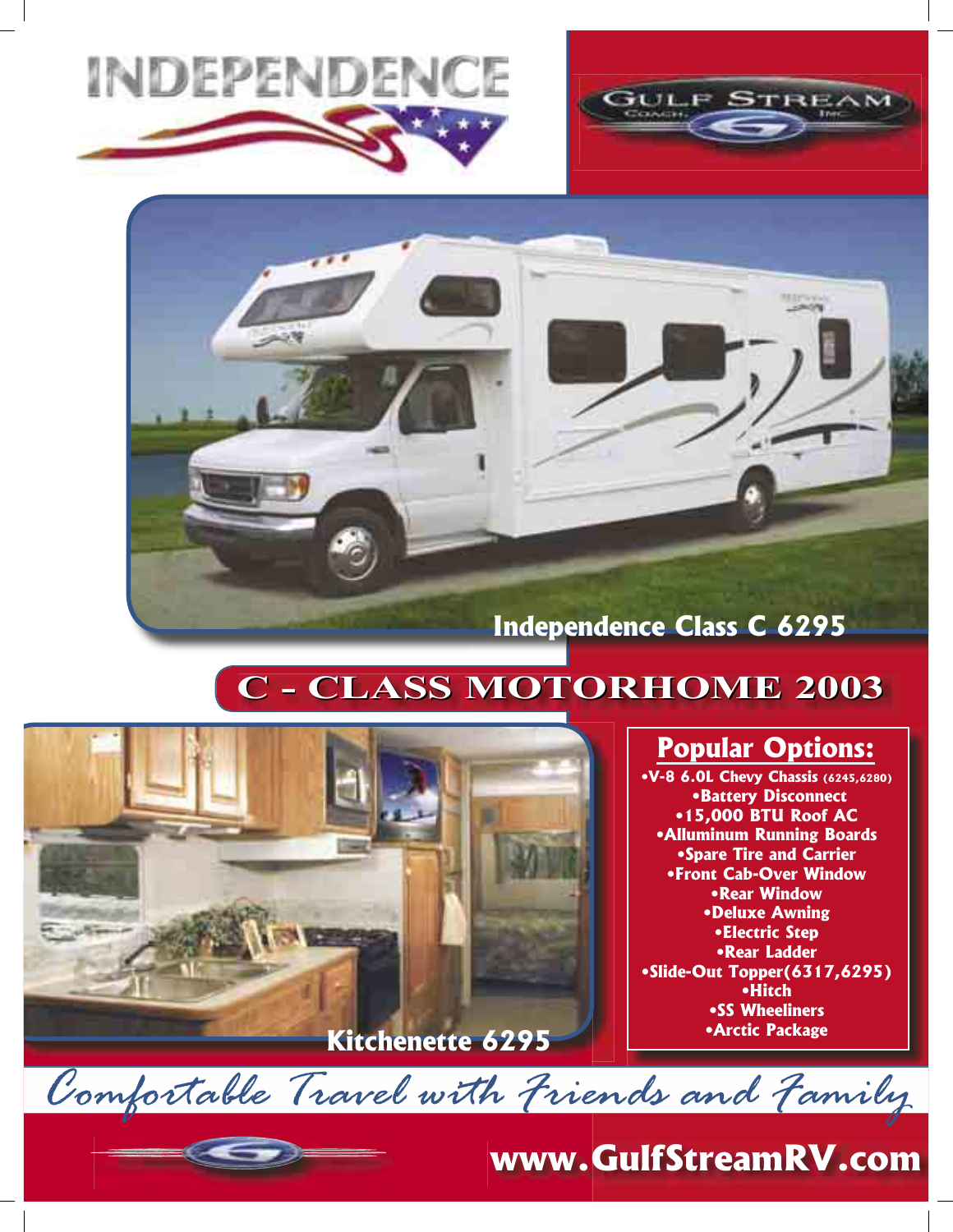# Model 6245-I

Optional: 6.0 litre V-8 Chevy Chassis(12,300 GVWR)



#### **Specifications Capacities**

5 Gal.

| <b>Chassis</b>          | Ford $V-10$  | Fuel                | 55 Gal.    |
|-------------------------|--------------|---------------------|------------|
| Engine                  | 6.8 Litre    | <b>Black</b>        | 30 Gal.    |
| <b>GVWR</b>             | 11,500       | Grey                | 30 Gal.    |
| Length                  | 24'5''       | Fresh               | 32 Gal     |
| <b>Interior Height</b>  | 80"          | <b>LP Gas Tank</b>  | 48 Lbs.    |
| <b>Interior Width</b>   | 97"          | <b>Furnace</b>      | 25,000 btu |
| <b>Basement Storage</b> | 29.6 cu. ft. | <b>Water Heater</b> | 6 Gal.     |

## **Chevy Option: Chevy Option:**



**Gulf Stream Coach and Chevrole 6280 and 6245 Independence o Diehard Chevrolet fans we now g GVWR Chevrolet Chassis with a Vortec Engine. This option give from Chevrolet alongside the com**

## **Independence S**

# Model 6280-I

Optional: 6.0 litre V-8 Chevy Chassis(12,300 GVWR)



#### **Specifications Capacities**

| Chassis                 | Ford V-10    |
|-------------------------|--------------|
| Engine                  | 6.8 Litre    |
| <b>GVWR</b>             | 14,050       |
| Length                  | 29'3''       |
| <b>Interior Height</b>  | 80"          |
| <b>Interior Width</b>   | 97"          |
| <b>Basement Storage</b> | 63.6 cu. ft. |

| Fuel               | $\overline{55}$ Gal |
|--------------------|---------------------|
| <b>Black</b>       | 36 Gal.             |
| Grey               | 36 Gal.             |
| Fresh              | 40 Gal              |
| <b>LP Gas Tank</b> | 48 Lbs.             |
| Furnace            | 25,000 btu          |
| Water Heater       | $6$ Gal             |

**Electrical Systems •Easy-Store 30' Power Cord •Electric Converter with Charger (45 amps) •Overhead Reading Lights •TV Antenna w/ Amp & Boost Bath & Wa •Tub/Shower •Demand Wat •City Water H •Water Bypass •Lavatory w/ Storage Appliances •3 Burner Rang •Power Range •2-Way Refrige •Microwave •LP Leak Detec •Carbon Mono •13,500 BTU Chassis •6.8 L V-10 •Tilt Steering Interior & Decor •Deluxe Carpet W/Padding Throughout •Hardwood Cabinet Doors •2-way Driver & Passenger Seats •Valences, Lambrequins & Shades on Windows •Power Vent in Commode •Queen Size bed •6'8" interior height •Generous Overhead Storeage •Privacy Curtain in Cab**

- **•Auxiliary Battery •Generator Prep.**
- **•Outside Receptacle**
- **•Ground Fault Circut Interuppter**
- **•110-Volt Receptacles**



**•CD Player -Stereo with •Power Brake •Radial Tires •Cruise Contr**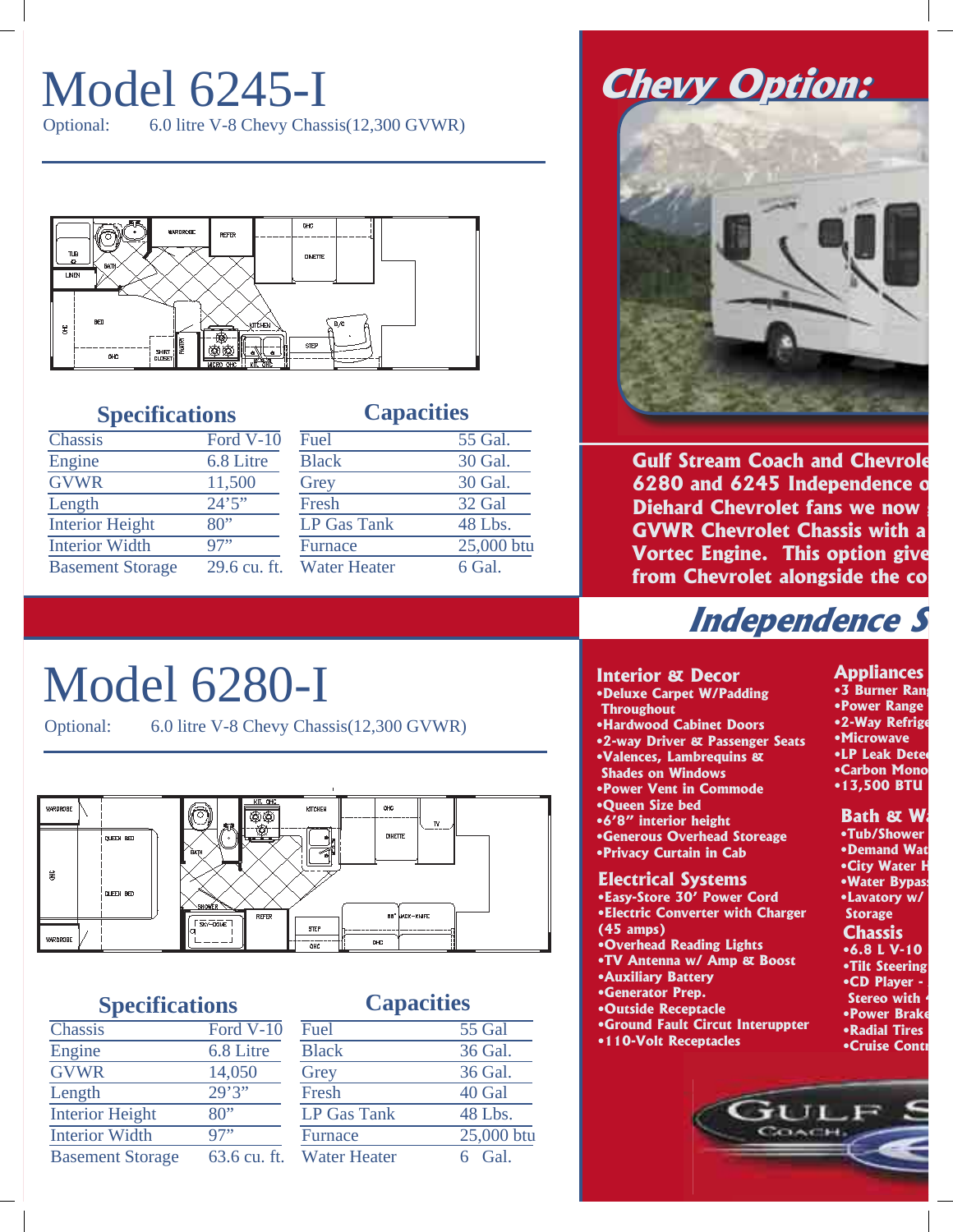

**et have teamed up to offer the on a Chevy Chassis. For those give you the option of a 12,300 powerful 6.0 L 300 Hp Chevy es you the durability you expect mfort of Gulf Stream.** 

> **Exterior Construction •Smooth Fiberglass exterior •Welded Aluminum Cage Con-**

**•Laminated Floor with Metal** 

**•Foam Seal & Undercoating •Expansive Radius Windows**

**•Chrome Bumper Cover •Hose Storage Bumper •Self Storing Entry Step**

**•Seamless Rubber Roof •4-ply lam. Walls, Roof &** 

**•Tubular Steel Floor**

### **tandard Features**

**struction**

**Underbelly**

**•Wheel Covers •Outside Grab Handle •Distinctive Exterior Graphics •Dead Bolt on Entry Door**

**•Porch Light** 

**Floor**

| ge Top |
|--------|
|        |
| Hood   |
| erator |

**ctor xide Detector Roof A/C**

**ater Combo er System Hookup s Valve Base Cabinet** 

**Ford** 

**AM/FM 4 speakers es & Steering**

**rol**  $E_{\rm AM}$ 

# Model 6295-I



### **Specifications Capacities**

| Chassis                 | Ford V-10           |
|-------------------------|---------------------|
| Engine                  | 6.8 Litre           |
| <b>GVWR</b>             | 14,050              |
| Length                  | $\overline{29'9''}$ |
| <b>Interior Height</b>  | 80"                 |
| <b>Interior Width</b>   | 97"                 |
| <b>Basement Storage</b> | 16.8 cu. ft.        |
|                         |                     |

| <b>Black</b><br>36 Gal. |
|-------------------------|
|                         |
| 36 Gal.<br>Grey         |
| 34 Gal<br>Fresh         |
| 48 Lbs.<br>LP Gas Tank  |
| 30,000 btu<br>Furnace   |
| Water Heater<br>6 Gal.  |

# Model 6317-I



#### **Specifications Capacities**

| Chassis                 | Ford $V-10$  |
|-------------------------|--------------|
| Engine                  | 6.8 Litre    |
| <b>GVWR</b>             | 14,050       |
| Length                  | 31'5''       |
| <b>Interior Height</b>  | 80"          |
| <b>Interior Width</b>   | 97"          |
| <b>Basement Storage</b> | 43.3 cu. ft. |
|                         |              |

| Fuel                | <b>55 Gal</b> |
|---------------------|---------------|
| <b>Black</b>        | 36 Gal.       |
| Grey                | 36 Gal.       |
| Fresh               | 40 Gal        |
| <b>LP Gas Tank</b>  | 48 Lbs.       |
| <b>Furnace</b>      | 30,000 btu    |
| <b>Water Heater</b> | 6 Gal.        |
|                     |               |